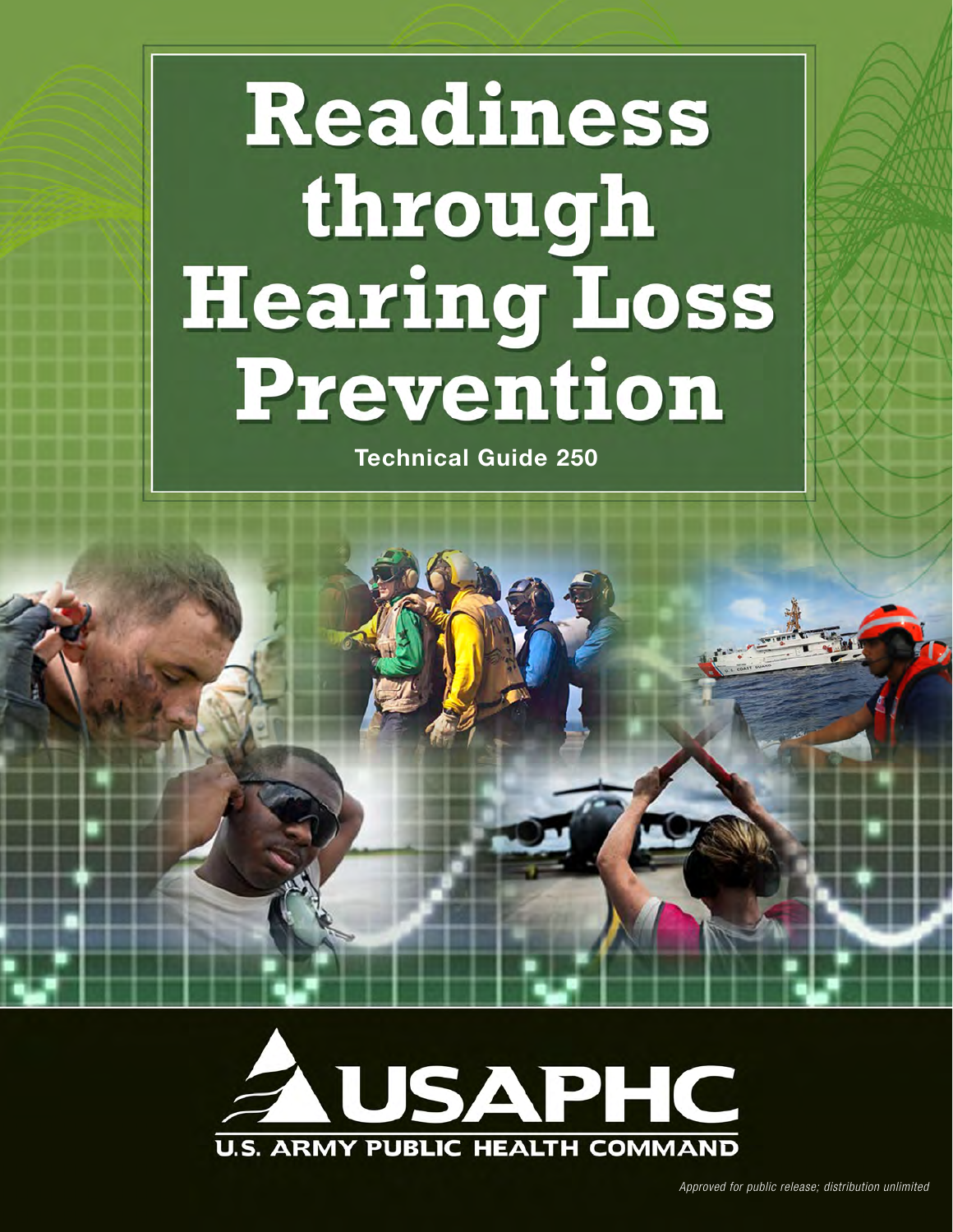# **NOISE AND HEARING LOSS**

### What is noise?

- $\checkmark$  Any disturbing, harmful, or unwanted sound.
- $\checkmark$  The most common hazard in the workplace or during training.
- $\checkmark$  The primary cause of hearing loss in the Army.

# What are the different types of noise?

- $\checkmark$  Noise can be continuous, or steady. Examples include power tools, vehicles and aircraft.
- $\checkmark$  Noise can also be impulsive. Examples include explosions, weapons fire and certain metal-forming machinery.



# Will noise toughen your ears?

- $\checkmark$  No! Noise destroys your ability to hear and to understand speech.
- $\checkmark$  Military veterans are four times more likely to have hearing loss than non-veterans.
- $\checkmark$  Hearing loss and tinnitus (ringing in the ears) are the top two service connected disabilities for military veterans.

### When and where can noise impair your hearing?

- $\checkmark$  During any weapon firing.
- $\checkmark$  Noise can damage your hearing at work, at home and during recreational activities.
- $\checkmark$  If you have to raise your voice to be heard, the noise is considered hazardous.
- $\checkmark$  Noise in combination with some chemical exposures can increase hearing damage, for example, toluene, lead, carbon monoxide, etc.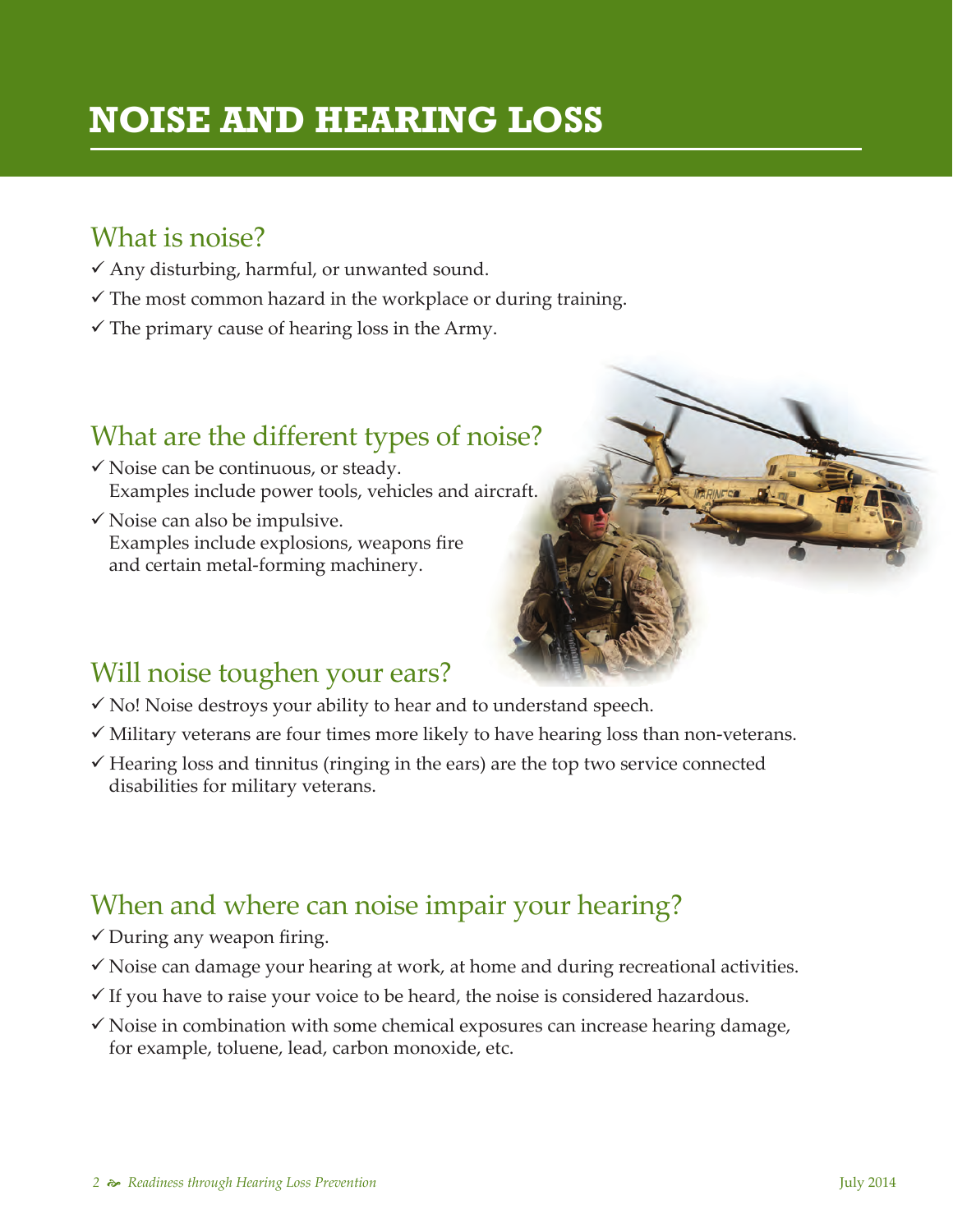# **DECIBEL THERMOMETERS**

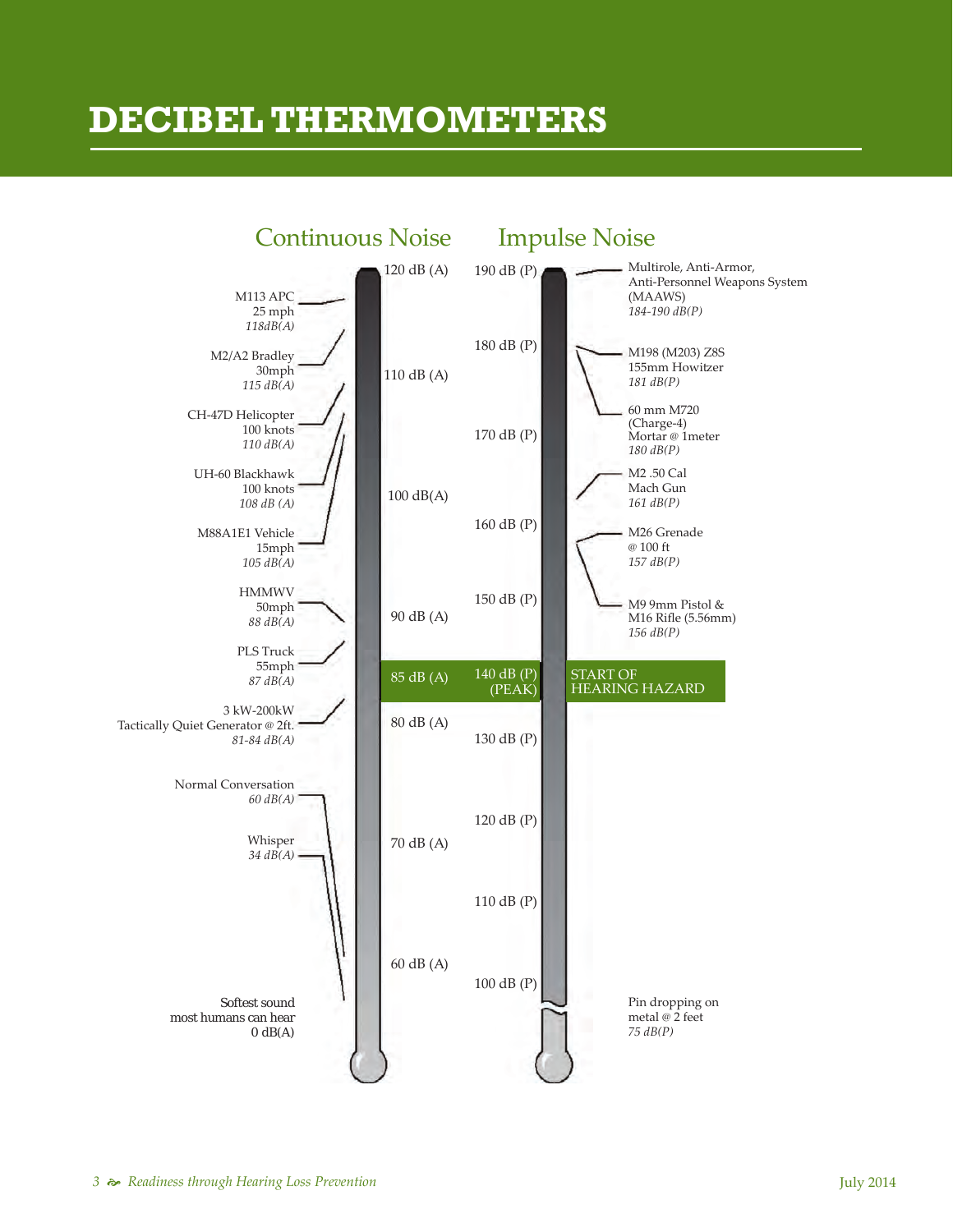# **HOW THE EAR WORKS**



*Your ear is divided into three parts.*

### OUTER EAR

The outer ear directs sound waves into the ear canal to the eardrum. The eardrum vibrates and sets into motion part of the middle ear.

### MIDDLE EAR

The middle ear contains the three smallest bones in your body—the hammer, anvil and stirrup. These bones vibrate and pass the sound waves into the inner ear.

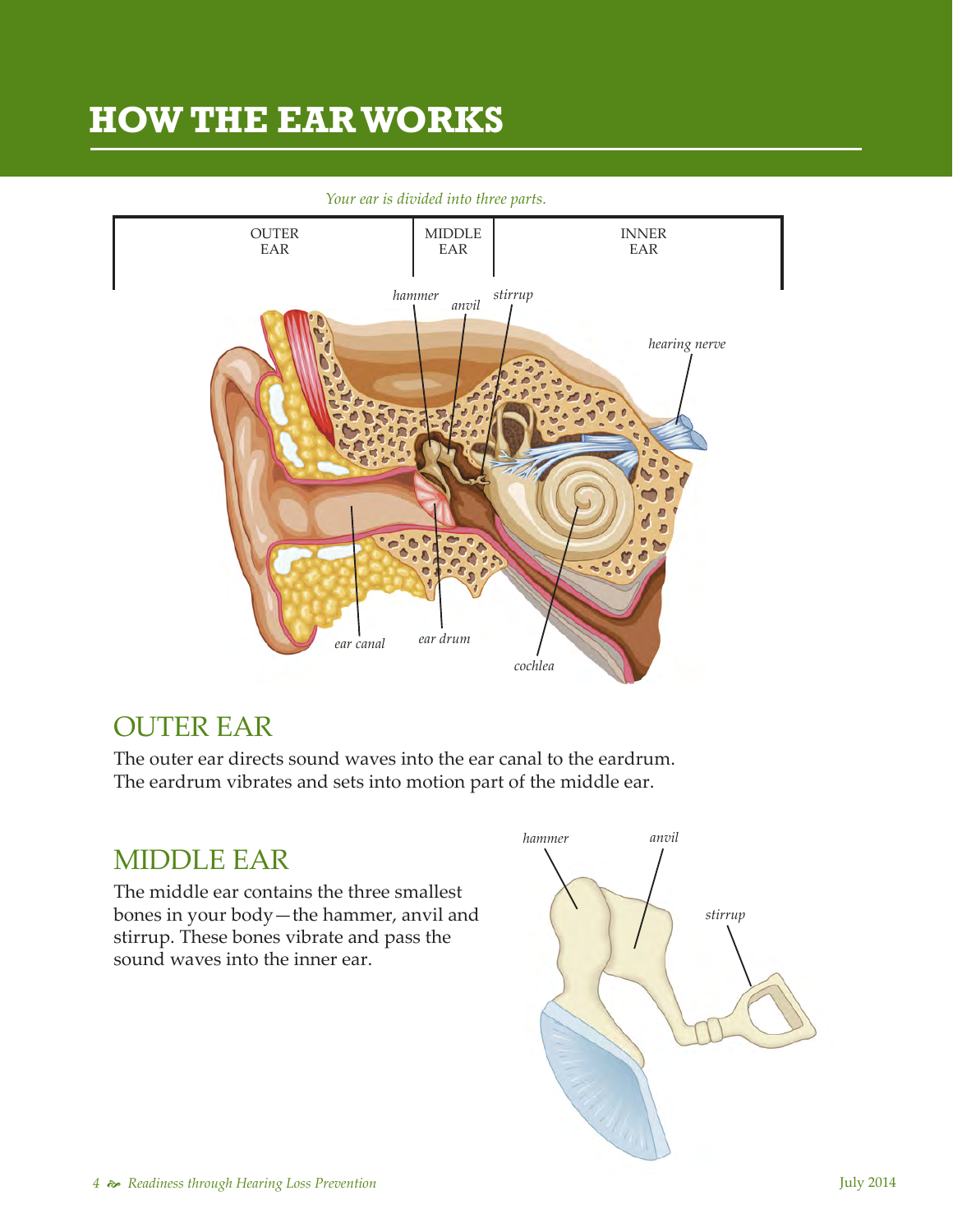# **HOW THE EAR WORKS**



Damage to your hair cells caused by intense noise could be seen as hearing loss on your next audiogram when your hearing is checked.

Hearing problems in the outer and middle ears are usually medically treatable. However, there is no proven cure for inner ear hearing loss caused by the noise.

Noise does not have to cause pain or bleeding to do damage.

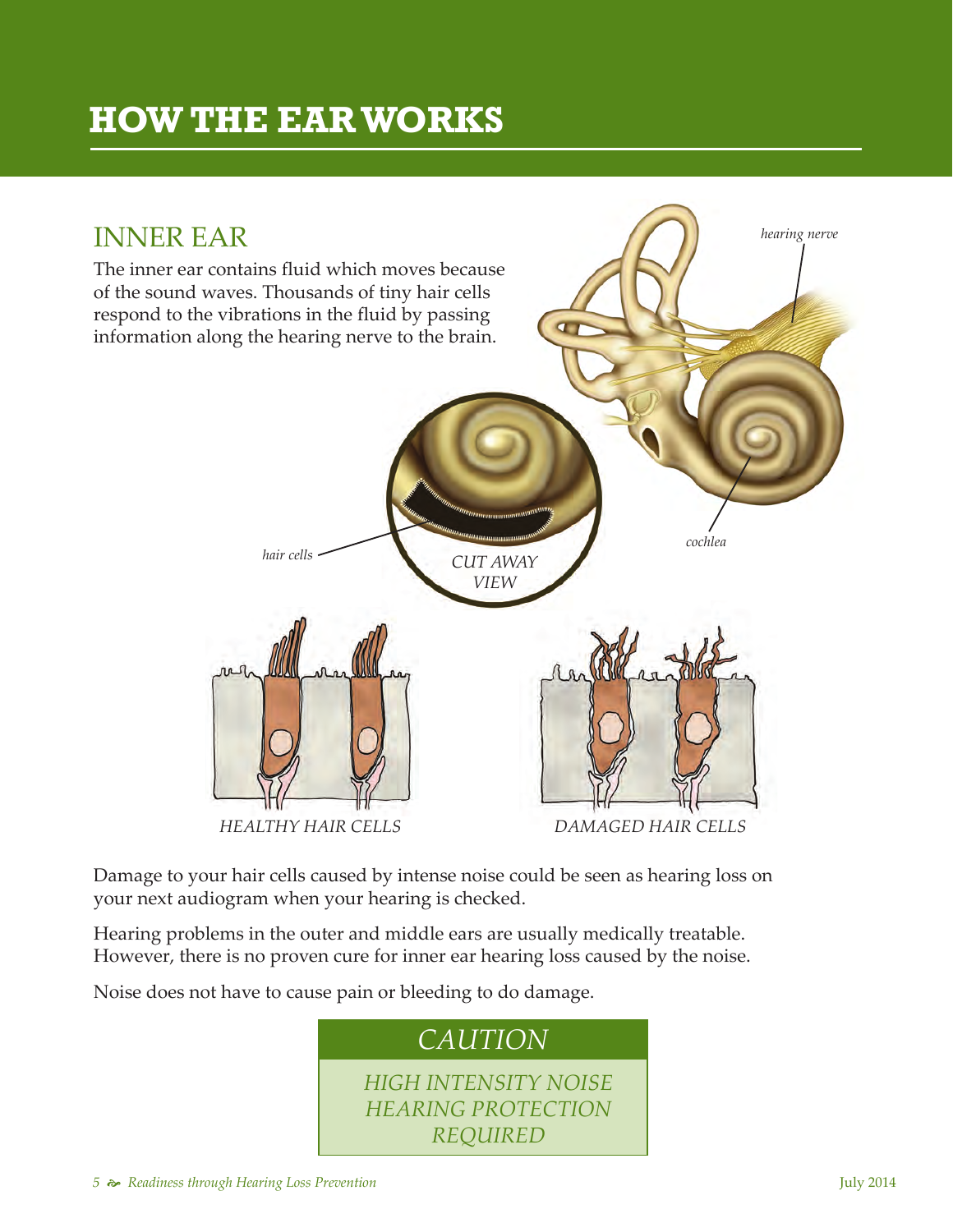# **HEARING PROTECTORS**

Earplugs and noise muffs are available at no charge to everyone who works in noise.

Make-shift protectors, such as cigarette filters, cotton or bullet casings do not protect you and they are not hygienic.

# EARPLUGS

Preformed earplugs come in various types and sizes and need to be fitted by a medicallytrained person. This type of hearing protection should be issued with a carrying case, the top lid of which serves as a inserting device for several types of earplugs.

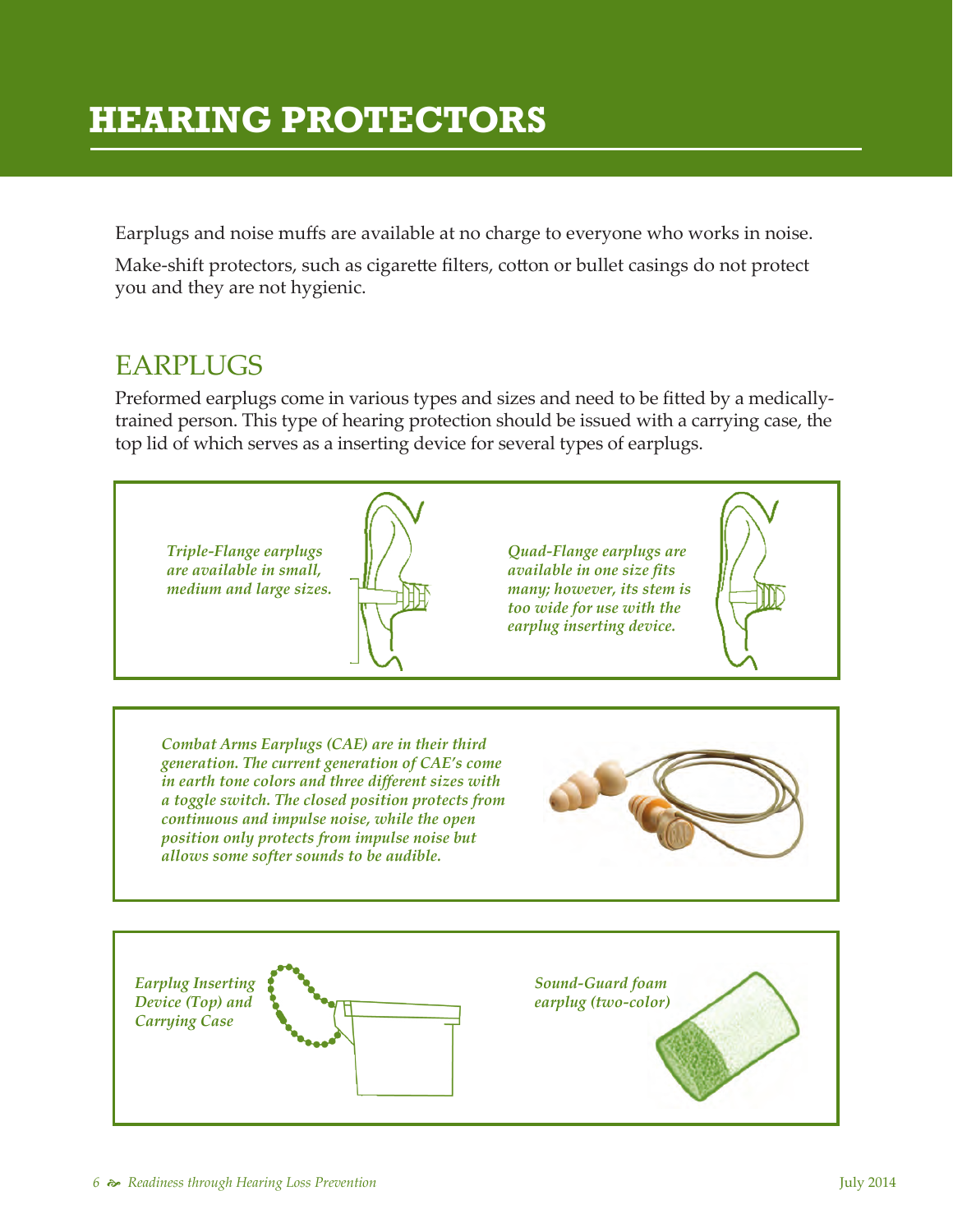

*Foam earplugs* come in small, medium and large and are semi-disposable.

For a proper fit:

- $\checkmark$  Roll and compress the plug into a very thin cylinder ensuring there are no wrinkles that may allow sound to get through.
- $\checkmark$  While compressed, quickly insert the plug well into the ear canal.
- $\checkmark$  Gently hold the plug in place until it expands to fill the entire ear canal.

#### *Remember:*

- $\checkmark$  Your voice will sound muffled or low-toned or muffled, as if in a barrel, when your earplugs are properly inserted.
- $\checkmark$  Adjusting to wearing earplugs may take a little time.
- $\checkmark$  You can be refitted with a different size and type.
- $\checkmark$  If using preformed earplugs such as triple or quad flanged, keep the earplugs clean with soap and water and use them only when dry.

### NOISE MUFFS

When properly fitted, noise muffs form a seal around your ears. For proper maintenance, replace hardened or torn earcup seals and degraded acoustic foam padding.



### REMEMBER, THE BEST HEARING PROTECTOR IS THE ONE THAT IS WORN!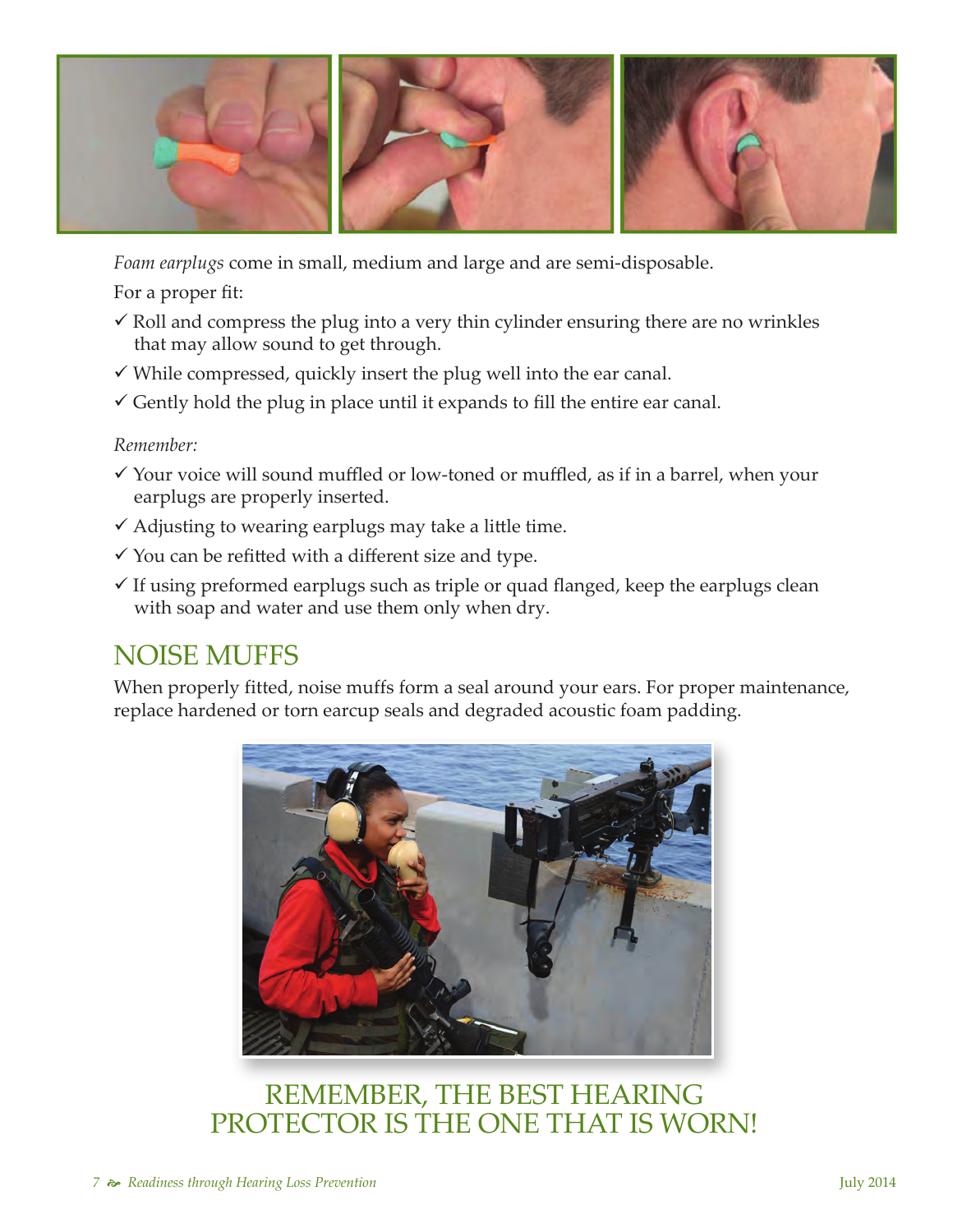# **HEARING TESTING**

- $\checkmark$  All personnel who work in noise-hazardous areas need an annual hearing check.
- $\checkmark$  The first test serves as the reference (baseline) from which any future change or shift in your hearing is measured.
- $\checkmark$  You will be notified when your annual hearing check is due. At that time, your hearing protective devices need to be checked and, if necessary, replaced.
- $\checkmark$  An audiogram reflects the softest tones you are able to hear at low, middle and high frequencies. *(See page 9.)*
- $\checkmark$  When loud noise makes your hearing worse, damage usually occurs first in the higher frequencies. Then nearby frequencies are affected.

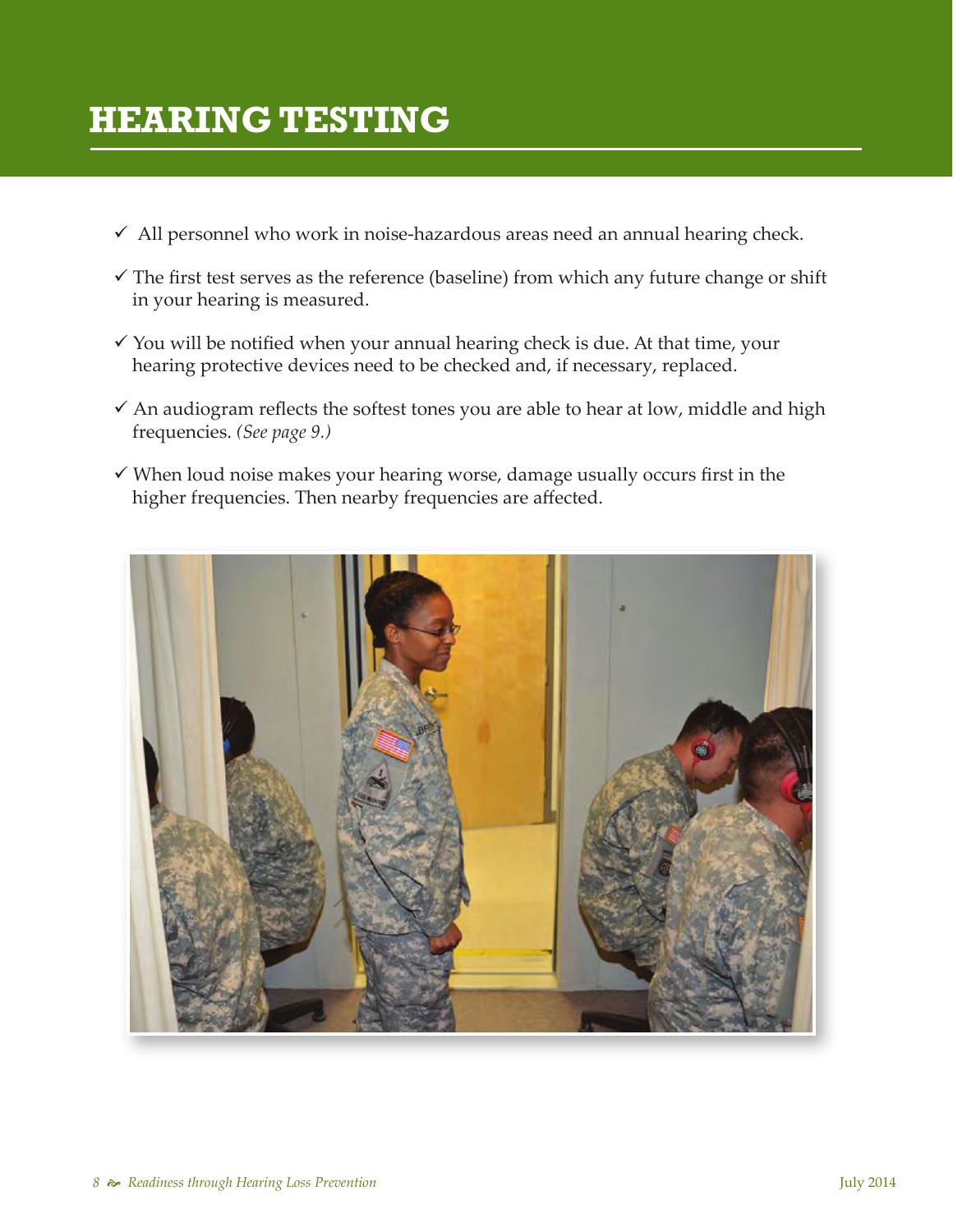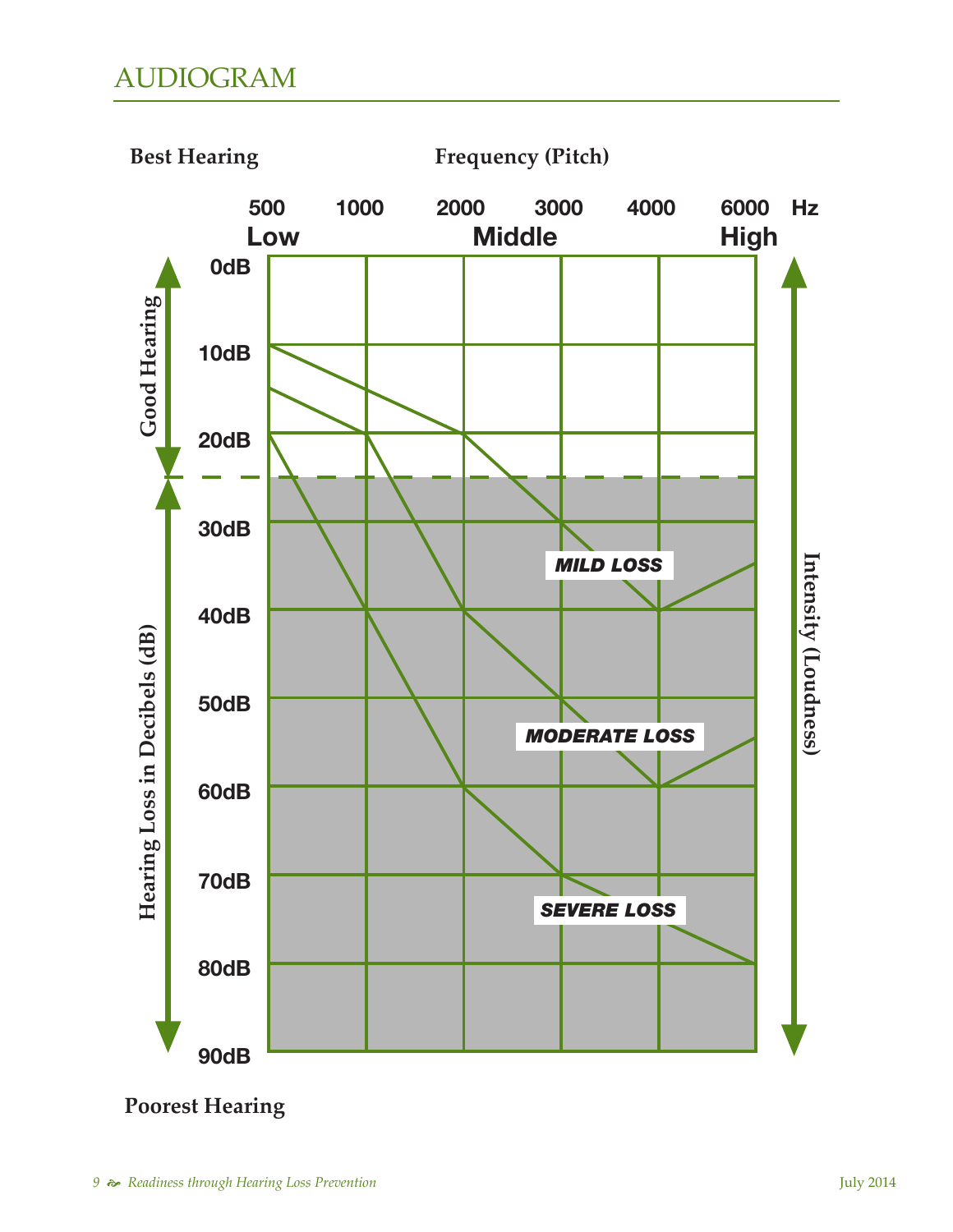# **READINESS AND HEARING LOSS**

# Why is protecting your hearing so important?

- $\checkmark$  Hearing loss caused by loud noise becomes permanent and is not medically treatable.
- $\checkmark$  Impaired hearing can cause serious or fatal mistakes at work or in training and combat situations.
- $\checkmark$  Good hearing is critical to the success of the mission, both in offensive and defensive operations.

# Offensive & Defensive Operations

- $\checkmark$  Localizing snipers
- $\checkmark$  Locating patrol members
- $\checkmark$  Determining the position, number and type of friendly or enemy vehicles
- $\checkmark$  Determining types of booby traps
- $\checkmark$  Hearing the activation of perimeter alarms
- $\checkmark$  Hearing enemy movement through leaves, grass and twigs
- $\checkmark$  Determining enemy locations from the sounds of wildlife, loading of cartridges, safety locks and clipped barbed wire
- $\checkmark$  Aiding in small arms accuracy and weapons identification
- $\checkmark$  Hearing radio messages and verbal orders

### Remember:

- $\checkmark$  Early signs of hearing loss include ringing in the ears and speech sounds that are muffled.
- $\checkmark$  Speech and other sounds have to be louder to be heard or understood.

| Noise Level, dBA | Permitted daily exposure time |
|------------------|-------------------------------|
| 85               | <b>8 HOURS</b>                |
| 88               | 4 HOURS                       |
| 91               | 2 HOUR                        |
| 94               | 1 HOUR                        |
| 97               | <b>30 MINUTES</b>             |
| 100              | <b>15 MINUTES</b>             |
| 103              | <b>7.5 MINUTES</b>            |
|                  |                               |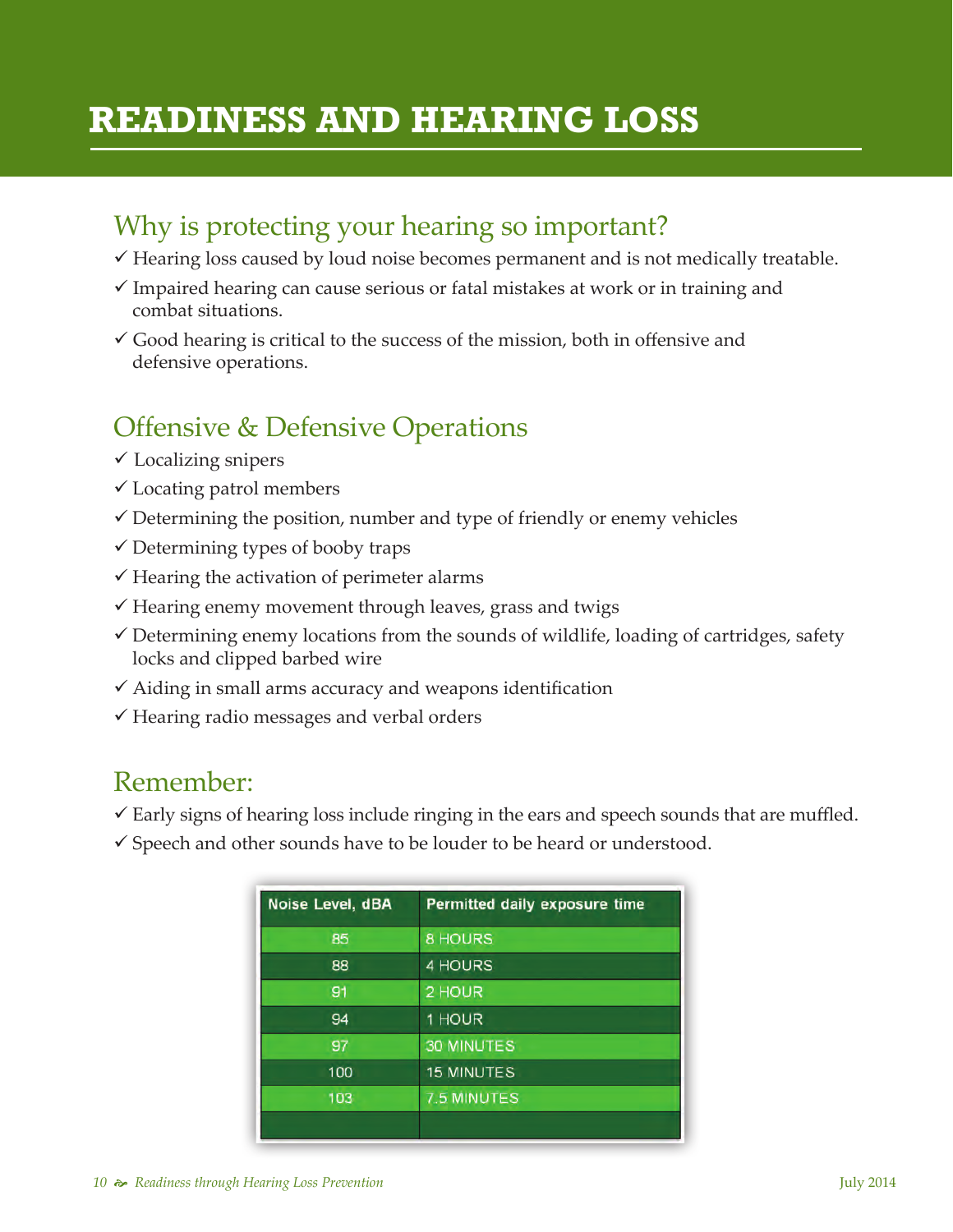What does a Soldier with a high frequency hearing loss miss in terms of readiness?



#### *High-pitched combat sounds!*

*MOST NOISE-INDUCED HEARING LOSS OCCURS DURING TRAINING*